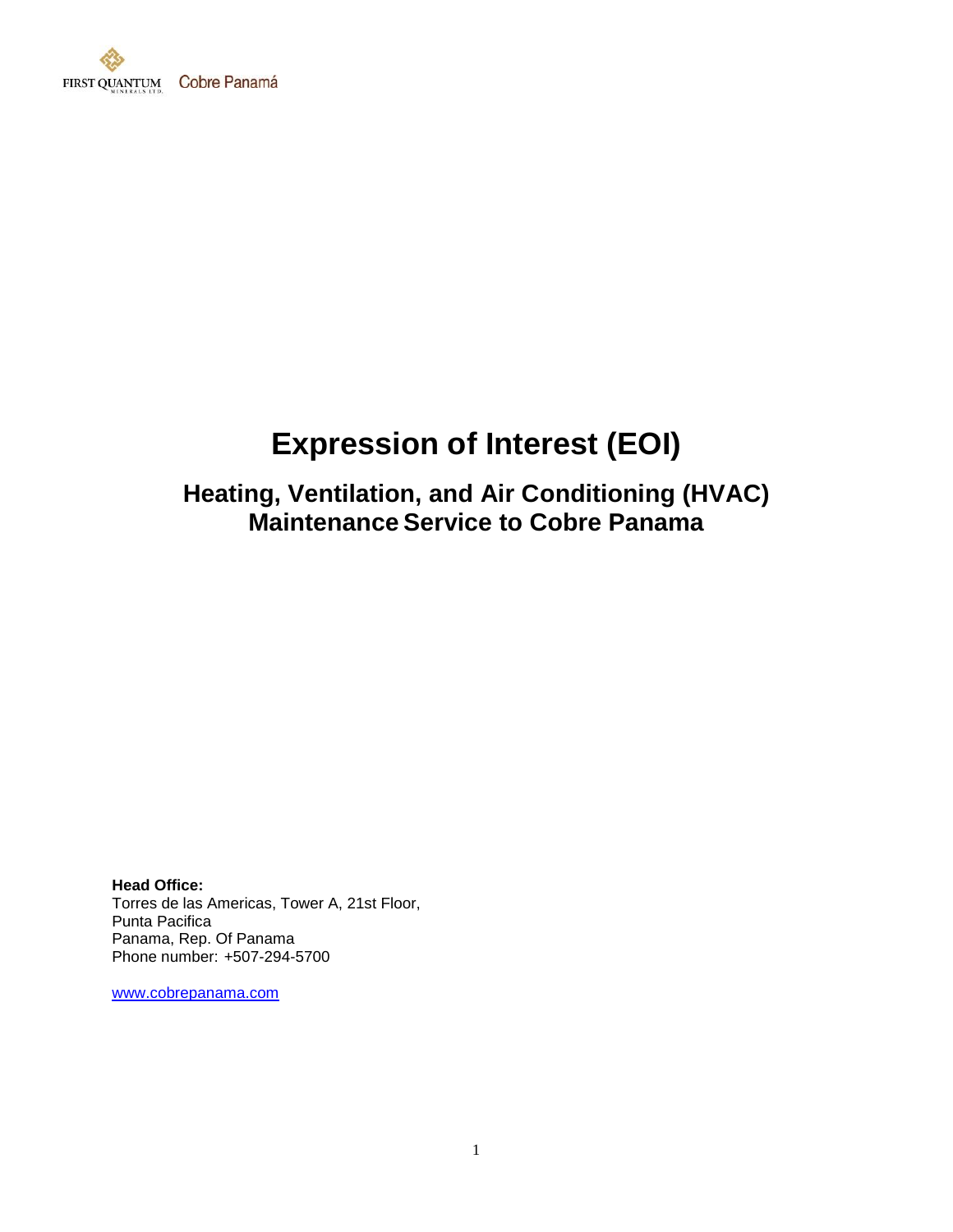

## **CONTENT**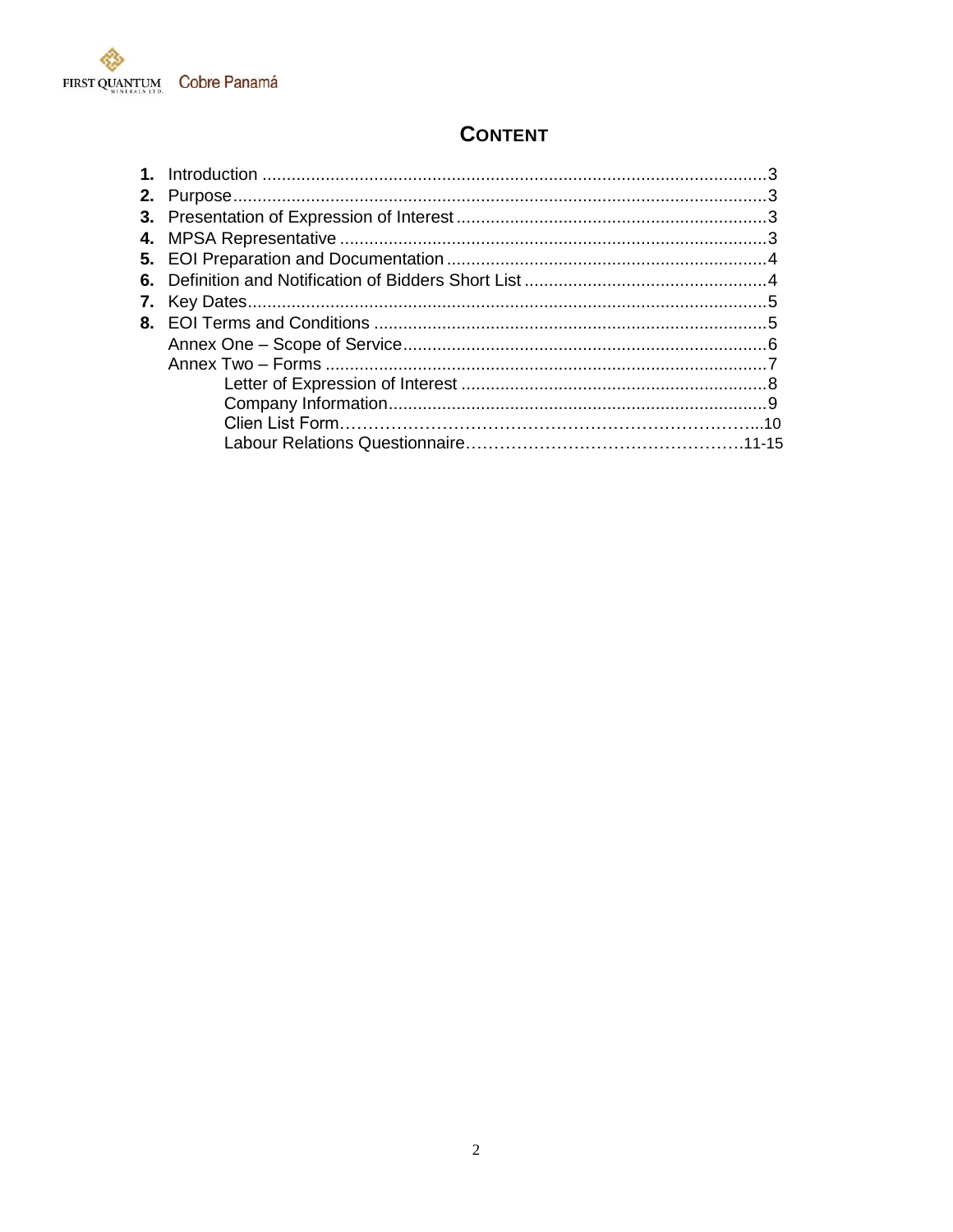

#### **1. INTRODUCTION**

Cobre Panamá is an open-pit copper mining operation located approximately 120 kilometres west of Panama City and approximately 20 kilometres in straight line from the Caribbean Sea coast, in the district of Donoso, Colon province, in the Republic of Panamá.

Cobre Panama is operated by Minera Panama S. A. ("MPSA" or "the Company"), a subsidiary of First Quantum Minerals Ltd. and commenced production in 2019, with an expected operating life of 37 years.

Access to the Cobre Panama mining operation is via the Pan-American Highway, from Panama City to Penonome, then through Llano Grande and Coclesito. The topography in the concession area is low elevation (less than 300 metres above sea level), but rugged with and covered by tropical rainforest. Roads within the project area are not paved, they are either improved with coarse rock or unimproved. Climatic conditions are tropical with high levels of precipitation, high humidity and relatively high temperatures of 25 °C to 30 °C yearround.

Through the website [www.first-quantum.com](http://www.first-quantum.com/) an[d www.cobrepanama.com](http://www.cobrepanama.com/) you can access all the information and maps of the Cobre Panama site.

Cobre Panamá is currently receiving Expressions of Interest for the next tendering process:

#### **Heating, Ventilation, and Air Conditioning (HVAC) Maintenance Service**

#### **2. PURPOSE**

The purpose of this Expression of Interest process is to identify a shortlist of bidders or proposers, which must have the ability to demonstrate that they meet the requirements, experience and capability to meet the operational of Cobre Panama, in relation to the provision of Heating, ventilation, and air conditioning (HVAC) Maintenance Service

We wish to clarify that this call for "Expression of interest" does not constitute a call for Bids or Request for Proposal. The EOI is an initial phase whose purpose is to identify suppliers interested in participating in the future bidding process for the Heating, ventilation, and air conditioning (HVAC) Maintenance Service, for the Cobre Panama Project. These suppliers will be pre-qualified in accordance with the Company's standards.

#### **3. PRESENTATION OF EXPRESSION OF INTEREST**

Positive Expression of Interest will be accepted until June 7<sup>th</sup>, 2022, 10:00 a.m. **(Panama Time).** Interested companies must register their interest by means of a written communication, which must be sent through the email address of the MPSA Representative, attaching the requested documentation according to the details presented in Section 5 of this document.

#### **4. MPSA REPRESENTATIVE**

All correspondence to be exchanged with the Company in connection with this process, including questions and clarification, should be addressed to:

> **Ms**. Damaris Gutierrez **Email**: [MPSATenders\\_Services@fqml.com](mailto:MPSATenders_Services@fqml.com) **Phone:** +507 6921-5384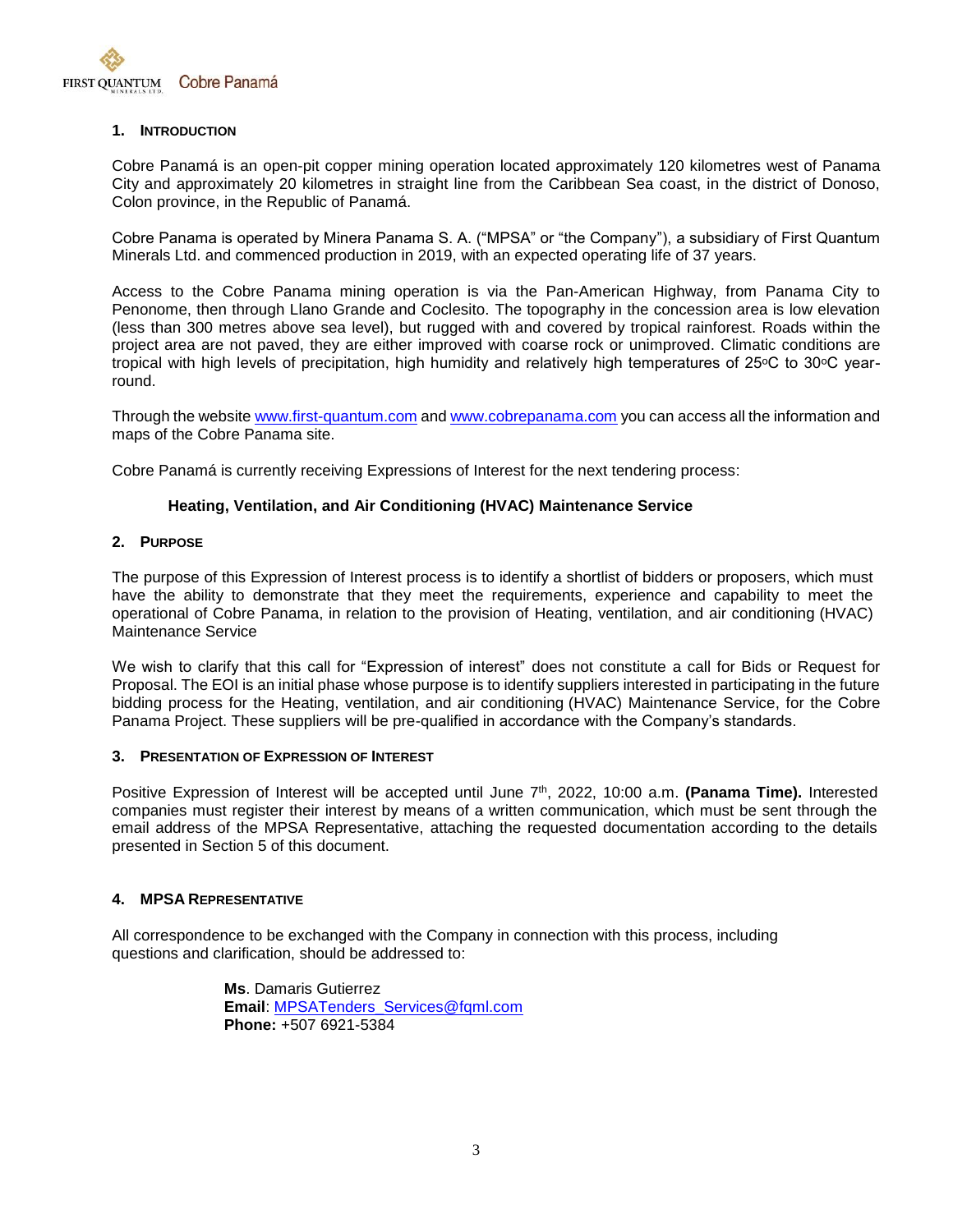

#### **5. EOI Preparation and Documentation**

In conjunction with its positive Expressions of Interest, companies must submit the following documents, which are mandatory:

- **a)** Letter of Expression of Interest, according to the form included in Annex Two
- **b)** Cover letter, highlighting the company's main capabilities in relation to the scope of the service defined in Annex One
- **c)** General information about the company, according to the form included in Annex Two.
- **d)** Corporate Statement, detailing its capability and experience in the provision of similar services object of this EOI, with particular attention to the content of this Expression of Interest and to the following subjects:
	- Define the top three contracts (with similar scope) you currently have, including customer name and contact, contract terms, average monthly billing amount, and scope of service details, according to the Client List form, included in Annex Two.
	- Specify the company's organization and the supporting infrastructure for the provision of similar services (such as offices, workshops, equipment, systems, supply chain and sub-suppliers or contractors).
	- Detail the company's current accreditations, certifications and licences.
- **e)** Submit audited financial statements for the last two years, preferably those for the years 2020 and 2021 or failing that, those for the years 2019 and 2020.
- **f)** Complete the Labour Relations Questionnaire and include document(s) to support your response as required, the form is detailed in Annex Two.
- **g)** Submit a copy of the Public Registry certification of the company and the identification document of the Legal Representative.

#### 6. **Definition and Notification of Bidders Short List**

In accordance with the EOI Terms and Conditions, which are defined in Section 8 hereof, the Company, in its sole and absolute discretion, after a pre-qualification process, will define the Short List of Bidders that will be formally invited to submit their proposal during the tendering stage.

The pre-qualification process for the participating companies includes the following:

- a) Review and evaluation of the documentation submitted by the company, as defined in Section 5 of this document.
- b) Industrial Safety Audit: A representative of the company's safety area will visit your facilities. The date of the visit will be scheduled and each company will be informed in due time. The audit will examine the following areas of interest:
	- **Emergency Procedure**
	- Leadership in safety management
	- Risk management
	- Occupational Health
	- Maintenance and inspection
	- Equipment standards
	- **•** Environment

The Company will notify participating companies of the outcome of the Expression of Interest process on July 15<sup>th</sup>, 2022.

#### 7. **Key Dates**

In the following table the Company presents the probable dates of the future tendering process, which are subject to change, at the Company's discretion: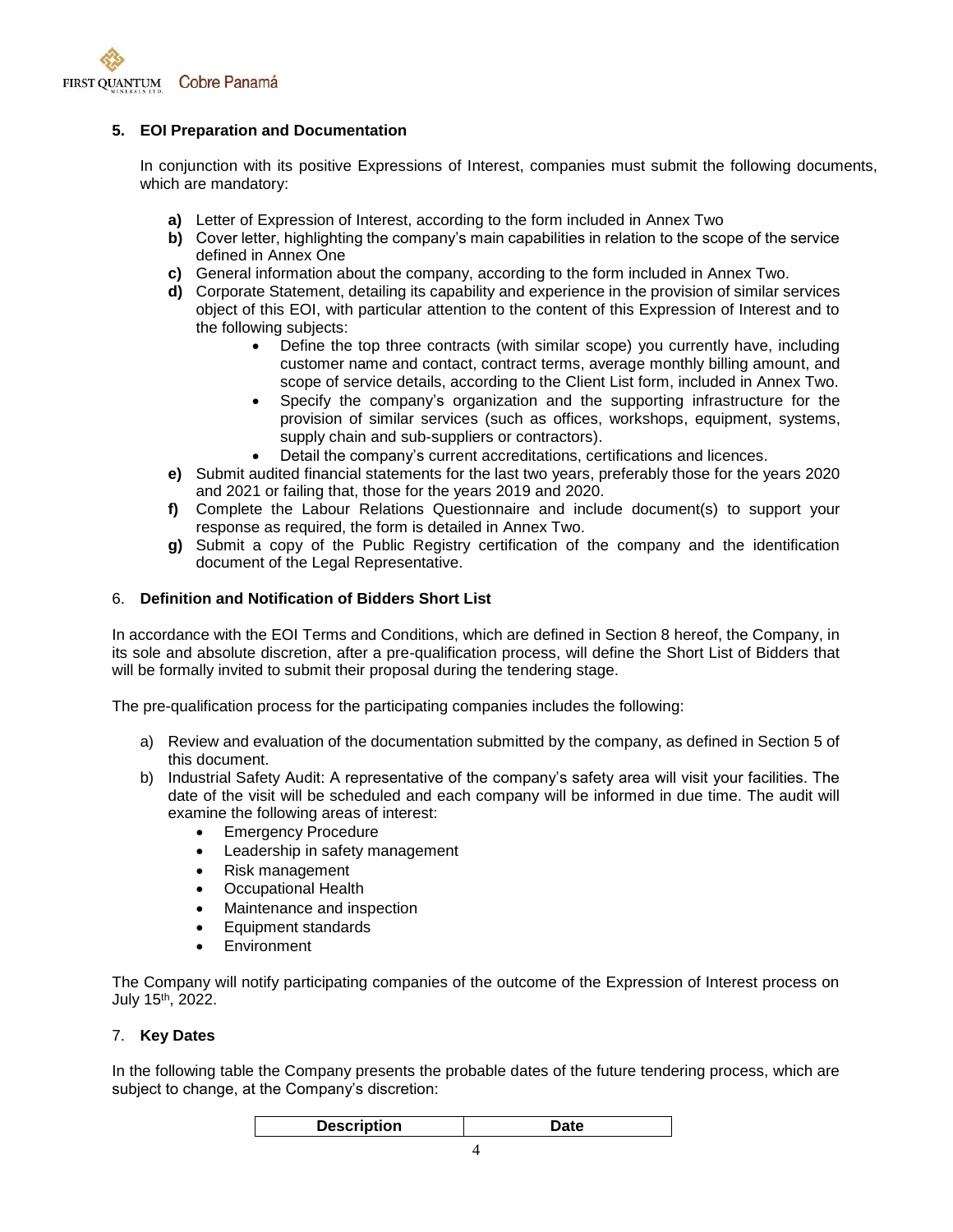

| Start of tendering         | July 16th, 2022                |
|----------------------------|--------------------------------|
| Submission of bids         | August 11 <sup>th</sup> , 2022 |
| Award                      | September 15th, 2022           |
| <b>Start of Operations</b> | To be defined                  |

#### 8. **EOI Terms and Conditions**

The EOI process will be subject to the following conditions:

- **a)** Expressions of Interest received after the EOI submission closing date, as defined in Section 3 if this document, will be considered late. A late Expression of Interest may be deemed valid or invalid at the sole and exclusive discretions of the Company.
- **b)** Minera Panama may, at its sole and exclusive discretion, select the list of bidders to be invited to participate in the tendering process for the Road Maintenance and Repair Service for the Cobre Panama Project. Minera Panama is not obligated, nor is it required, to pre-select any or all of the bidders to the tender. Those suppliers selected will be notified in writing, as well as those that are not selected.
- **c)** Each participant acknowledges and agrees that:
	- i. This EOI is only a request for Expression of Interest and dos not constitute, in any way, a commitment to purchase or hire or any other form of contractual or extra-contractual commitment for you or the potential supplier.
	- ii. Minera Panama is not obligated to call for bids.
	- iii. Minera Panama reserves the right to terminate this process at any time or for any reason by informing, in writing, all participants without further liability, risk or obligation of any kind.
- **d)** Minera Panama has no liability to any participant for any claim arising out of or in connections with any act or omission of Minera Panama in connection with part or all this EOI process.

Minera Panama may amend or correct, at any time, and at its sole discretion, the requirements of this Expression of Interest prior to the closing time and date of this process. Any such addendum or correction shall be published as an exhibit and shall become a part of this document.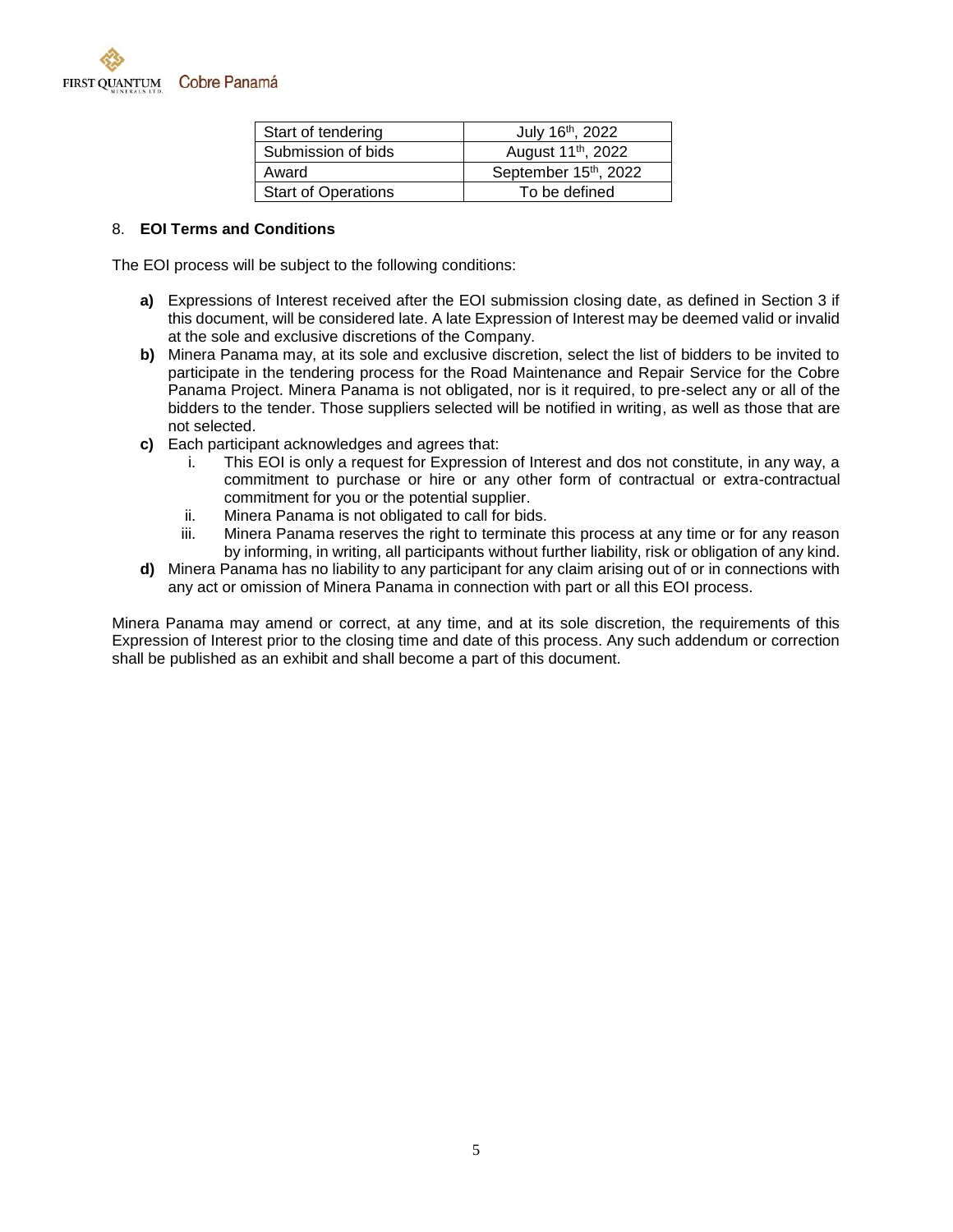

#### **Annex One Scope of Service**

#### 1. **Scope of Service – General Description**

The following is the scope of the Heating, ventilation, and air conditioning (HVAC) Maintenance Service for Cobre Panama:

 Carry out the preventive and corrective maintenance services on site to the Company's equipment located at Punta Rincon: Administrative Building, Power Plant, ProjVillage and Caribbean Camps (Administrative Buildings, Kitchens, Laundries and Accommodation blocks).

#### 2. **Scope – General**

- Provide the preventive maintenance services the Company's equipment, in accordance with manufacturer recommendations.
- Provide corrective maintenance services of the Company's equipment which includes the execution of the corrective practices or measures, installation, adjustment, and/or repairs identified during the preventive maintenance services or from an unusual circumstance adversely affecting the normal equipment's operation.
- Company's Equipment: please refer to the Annex three.

#### 3. **Contract Term**

Minera Panama expect to manage a contract for a term of 2 years, which will be subject to permanent evaluation and compliance with established management indicators.

#### **4. List of MPSA-owned equipment for maintenance services**

| <b>Manufacturer</b>    | <b>Model</b>                        | Qty            |
|------------------------|-------------------------------------|----------------|
| DAIKIN/FLOU            | MOV1-60CR                           | $\overline{7}$ |
|                        | DAC-1205                            | 1,625          |
| <b>SELECTRON</b>       | DAC 180CN                           | 4              |
|                        | DAC-18EV-DAC-1800CM                 | 5              |
| AIR MAJOR              | <b>AMPS-1000F</b>                   | 4              |
| <b>BARD SINCE 1914</b> | W60AZ-COO                           | $\overline{2}$ |
|                        | 38MHRBC18AA3                        | $\overline{c}$ |
|                        | CONDENSADORA 38KUS036DS4 (CU-1)     | 1              |
|                        | EVAPORADORAS TIPO CASSETTE 42QTD009 | 3              |
|                        | <b>FANCOIL 42B</b>                  | 12             |
| <b>CARRIER</b>         | 50TC-D29A5A6A0A0GO                  | 4              |
|                        | 24ABB360A006                        |                |
|                        | 0V370X                              |                |
|                        | 38KHC012DSP                         | 1              |
|                        | 38KHC024DSP                         | 3              |
|                        | 38KUT055VS                          | $\overline{2}$ |
| <b>CHILLER CARRIER</b> | 30RBF06062JHC739-1                  | $\overline{2}$ |
| COMPU-KOOL III-FLOOR   | PS6AD02                             | $\overline{2}$ |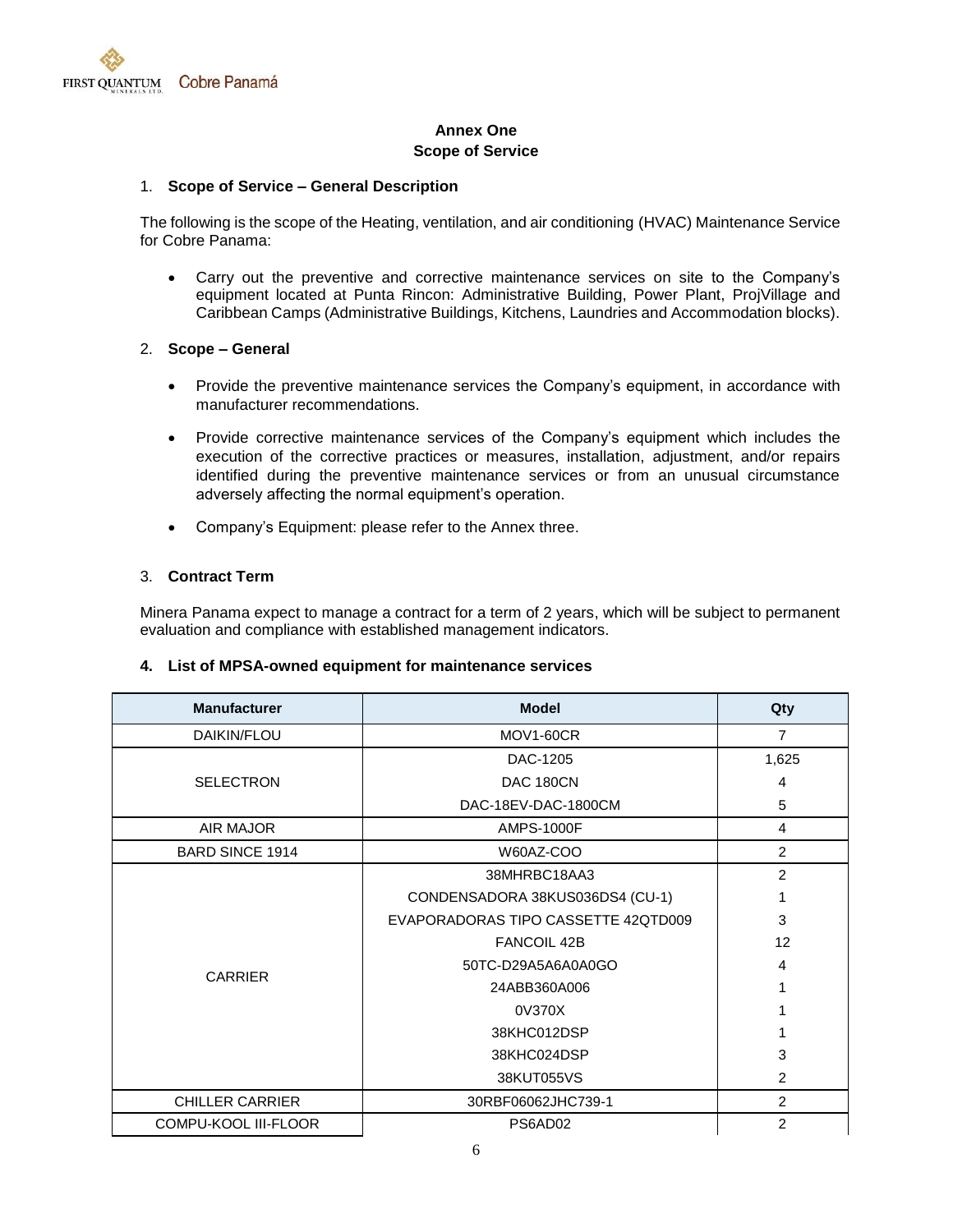

|                         | <b>CKA-232</b>                                                                                                                                                    | $\boldsymbol{2}$ |
|-------------------------|-------------------------------------------------------------------------------------------------------------------------------------------------------------------|------------------|
| COPELAND                | CFDP-0300-TFD-160                                                                                                                                                 | 1                |
|                         | SL-2400/55                                                                                                                                                        | 1                |
| <b>DAIKIN COMPANY</b>   | SL-2400/55                                                                                                                                                        | 1                |
|                         | <b>NI2CL116</b>                                                                                                                                                   | 1                |
| <b>HALANA</b>           | HA1-CVR4-M36-3-INV                                                                                                                                                | 1                |
| HYUNDAY ENG CO.LTD      | HD-07.5EW                                                                                                                                                         | $\overline{c}$   |
| <b>MUNTER</b>           | <b>ML17-E</b>                                                                                                                                                     | $\boldsymbol{2}$ |
| PFANNENBERG             | DTS3161 115V                                                                                                                                                      | $\overline{c}$   |
| <b>PREMIER</b>          | 18000BTU                                                                                                                                                          | $\overline{c}$   |
|                         | AC,3915-BTU,230V60HZ,4X 304S/S                                                                                                                                    | 1                |
|                         | AC,2400-BTU,230V60HZ,4X 304S/S                                                                                                                                    | 1                |
| <b>RITTAL</b>           | SK 3304514                                                                                                                                                        | 1                |
|                         | SK 3304515                                                                                                                                                        | 1                |
|                         | 4TTA3060D4000CA                                                                                                                                                   | 6                |
|                         | 4TTA6560D1000AL                                                                                                                                                   | 4                |
|                         | 4TYK6536D1000AL                                                                                                                                                   | 6                |
|                         | 4TTA3060D4000DA                                                                                                                                                   | 1                |
|                         | 4TYK6560D1000AL                                                                                                                                                   | $\overline{7}$   |
| <b>TRANE</b>            | 4TTA3060D4000CA                                                                                                                                                   | 3                |
|                         | 4TTA6560D1000AL                                                                                                                                                   | $\overline{7}$   |
|                         | 4MYW4518A1000AA                                                                                                                                                   | $\overline{c}$   |
|                         | 4TTA3060D4000AC                                                                                                                                                   | 1                |
|                         | 4TTA3060D4000DA                                                                                                                                                   | 1                |
| WEISSHAAR GMBH & CO. KG | <b>KTG 921</b>                                                                                                                                                    | $\overline{2}$   |
| KITURAMI BUMYANG        | 1VK335X<br>2VK335X<br>2VX330X<br>1VX330X<br>0VN320X<br>0VU350X<br>0VM340X<br>0VE360X<br>1VT300X<br>0VC311X<br>0VC310X<br>0VC313X<br>0VC312X<br>2VT301X<br>2VT300X | 23               |
|                         | <b>Total Estimation</b>                                                                                                                                           | 1,763            |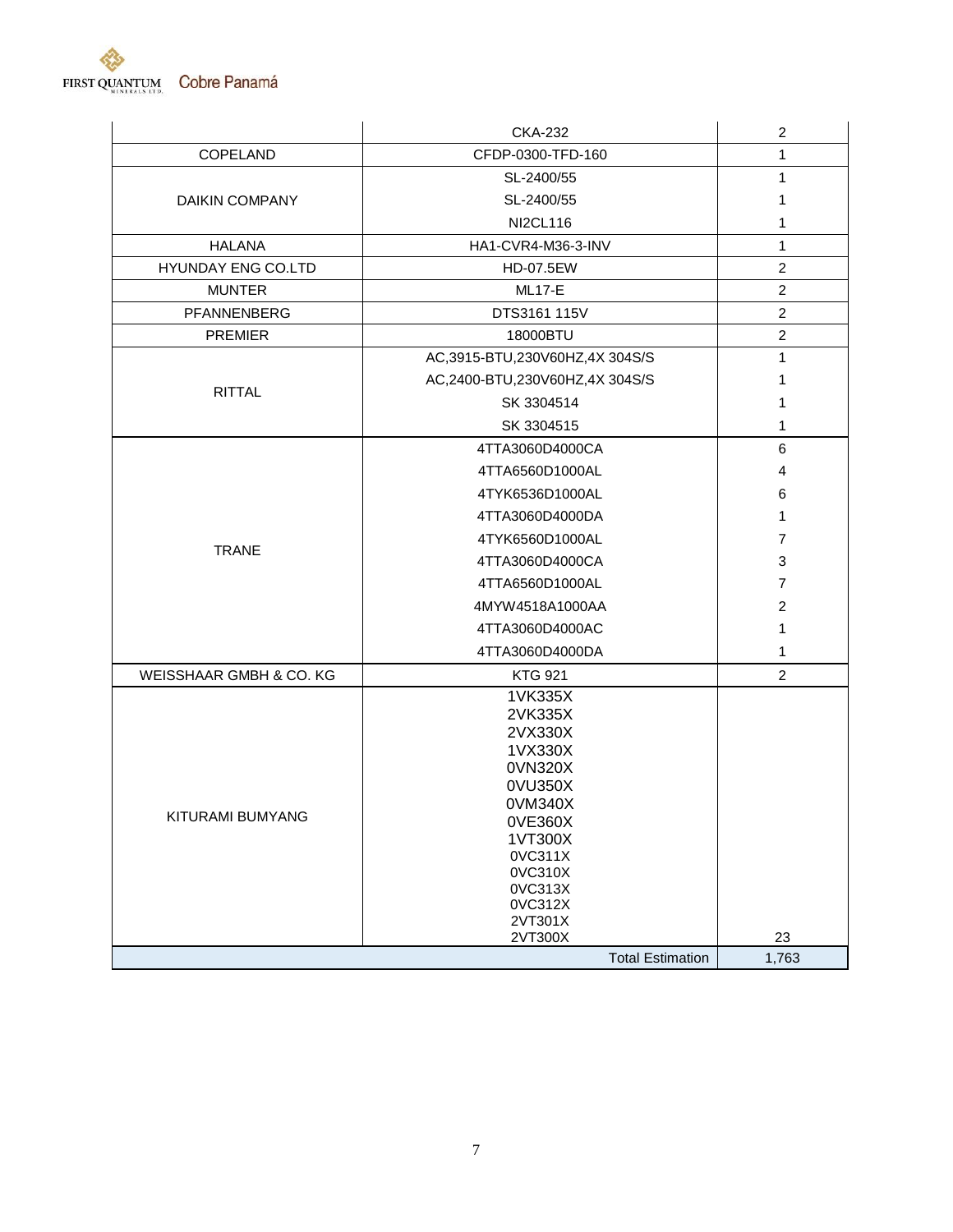

# **Annex Two Forms**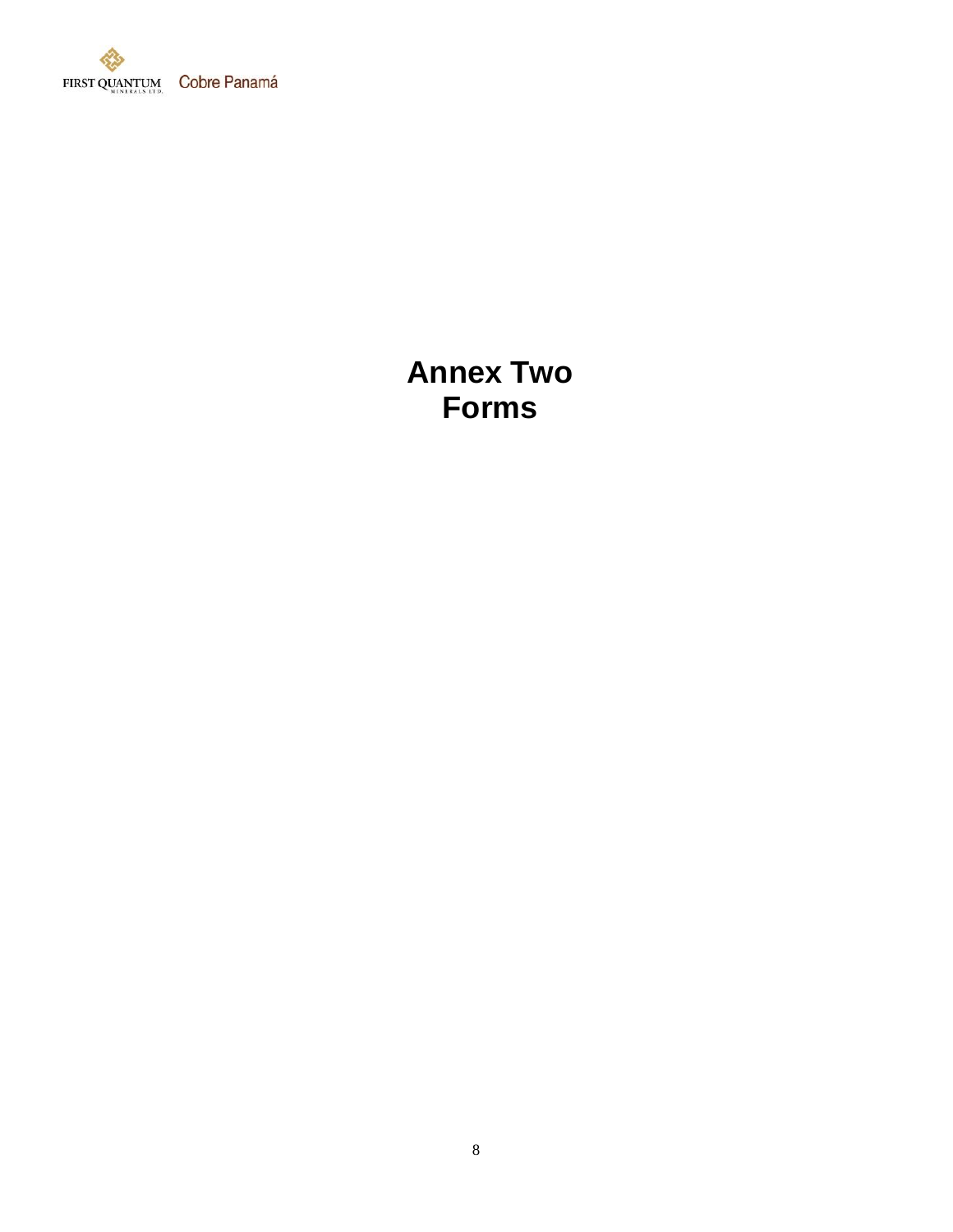

#### **Letter of Expression of Interest**

Panama, \_\_\_ of \_\_\_\_\_\_\_\_\_\_\_\_\_\_\_\_ 2022

Gentlemen,

In attention to the publication, be means of which an invitation made to companies related to INSERT FIELD OF INTEREST] to present background information related to their specialty and to formulate in writing their Expression of Interest in participating in the process of identification of companies for the subsequent presentation of technical and economic proposals, related to the service of "Heating, ventilation, and air conditioning (HVAC) Maintenance Service**"** for Cobre Panama Project, we declare that:

- 1. We have examined the forms of the so-called "Expression of Interest" process, and we have no reservations in providing the requested background and data, according to the pre-established formats.
- 2. The truthfulness and accuracy of all information provided and we hereby authorize any natural or legal person indicated in the forms to provide, at the request of Minera Panama, all information deemed necessary to confirm the truthfulness of the same. In the event that any misrepresentation in the information we submit is proven untrue, we are hereby notified that you have the right not to acknowledge our "Expressions of Interest".
- 3. For the purpose of evaluating queries or providing clarifications that Minera Panama may require regarding the EOI, Mr./Mrs. \_\_\_\_\_\_\_\_\_\_\_\_\_\_\_\_\_\_\_\_\_\_\_\_\_\_\_\_\_\_\_\_\_\_\_\_\_ is appointed to provide, on behalf of \_\_\_\_\_\_\_\_\_\_\_\_\_\_\_\_\_\_\_\_\_\_\_\_\_\_\_\_\_\_\_\_\_\_\_\_\_\_\_\_\_\_\_\_\_, the supplementary information required.
- 4. The company \_\_\_\_\_\_\_\_\_\_\_\_\_\_\_\_\_\_\_\_\_\_\_\_\_\_\_\_\_\_\_\_\_\_\_\_\_\_\_\_\_\_\_\_ and its affiliates or subsidiaries, including any firm or specialized professional hired, is not sanctioned and/or barred from practicing the profession, and is not involved in any lawsuits in connection with the practice of the profession that is the subject of this Expression of interest.

On this occasion we send you our best regards,

Signed **and**  $N$ ame  $\hbox{QCD}$ 

Duly authorized to sign the application for and behalf of:

On the \_\_\_\_ day of \_\_\_\_\_\_\_\_\_\_\_\_\_\_\_\_\_\_\_\_ 2022

(**This form requires the signature of the Legal Representative)**

\_\_\_\_\_\_\_\_\_\_\_\_\_\_\_\_\_\_\_\_\_\_\_\_\_\_\_\_\_\_\_\_\_\_\_\_\_\_\_\_\_\_\_\_\_\_\_\_\_\_\_\_\_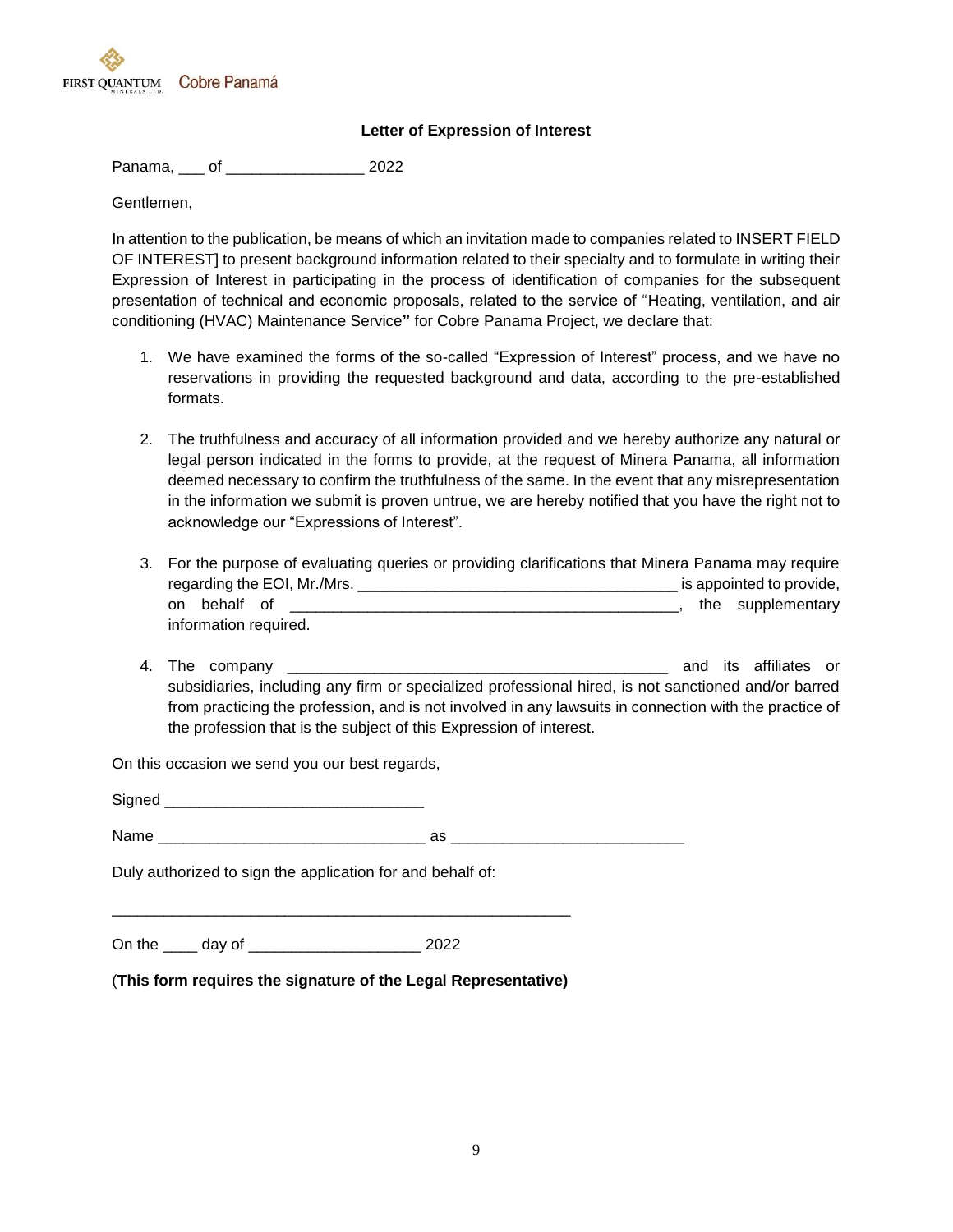

#### **Company Information**

**Cobre Panamá Project**

## **CORPORATE INFORMATION FORM**

To: **Minera Panama** Torre de Las Americas Torre A, 21st Floor Punta Pacifica Panama City Republic of Panama

**Reference: Expression of Interest for Heating, Ventilation, and Air Conditioning (HVAC) Maintenance Services for the Cobre Panama Project.**

Company Name: Legal Address: Legal Representative: Telephone number: E-mail Address: Representative nominated for Tender Process: Title: Telephone number: E-mail Address: Signed:

Name: \_\_\_\_\_\_\_\_\_\_\_\_\_\_\_\_\_\_\_\_\_\_\_\_\_\_\_\_\_\_\_\_\_\_\_ Title: \_\_\_\_\_\_\_\_\_\_\_\_\_\_\_\_\_\_\_\_\_\_\_\_\_\_\_\_\_\_\_\_\_\_\_ Date: \_\_\_\_\_\_\_\_\_\_\_\_\_\_\_\_\_\_\_\_\_\_\_\_\_\_\_\_\_\_\_\_\_\_\_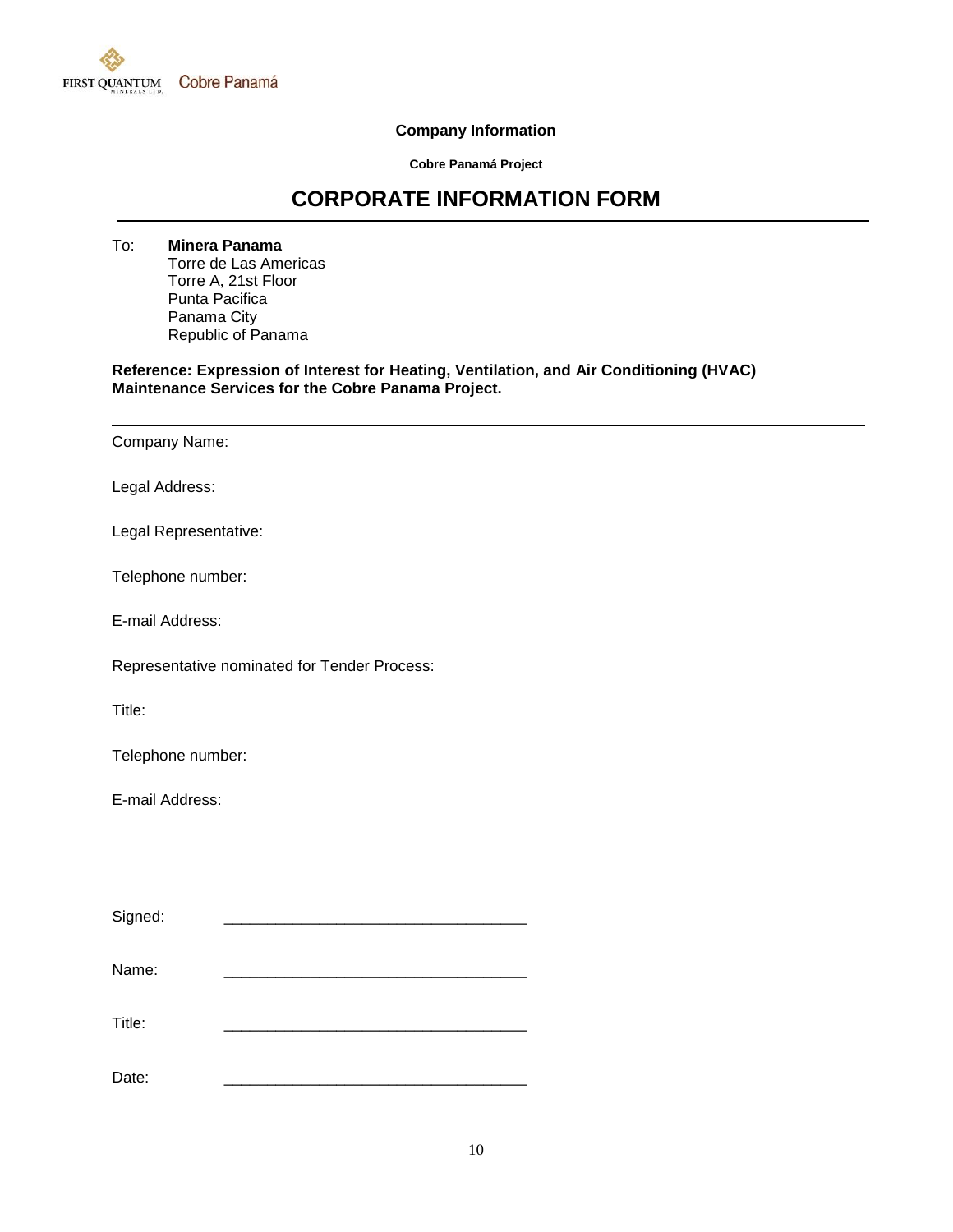

## **CLIENT LIST FORM**

| <b>Contract 1</b>                 |  |
|-----------------------------------|--|
| Nomination of the client          |  |
| Term of the contract (days)       |  |
| <b>Start</b>                      |  |
| End                               |  |
| Average monthly invoice value     |  |
| Contact details for any reference |  |
| Telf                              |  |
| e-mail                            |  |
| Confirmation (y/n)                |  |
| <b>Contract 2</b>                 |  |
| Nomination of the client          |  |
| Term of the contract (days)       |  |
| <b>Start</b>                      |  |
| End                               |  |
| Average monthly invoice value     |  |
| Contact details for any reference |  |
| telf                              |  |
| e-mail                            |  |
| Confirmation (y/n)                |  |
| <b>Contract 3</b>                 |  |
| Nomination of the client          |  |
| Term of the contract (days)       |  |
| <b>Start</b>                      |  |
| End                               |  |
| Average monthly invoice value     |  |
| Contact details for any reference |  |
| telf                              |  |
| e-mail                            |  |
| Confirmation (y/n)                |  |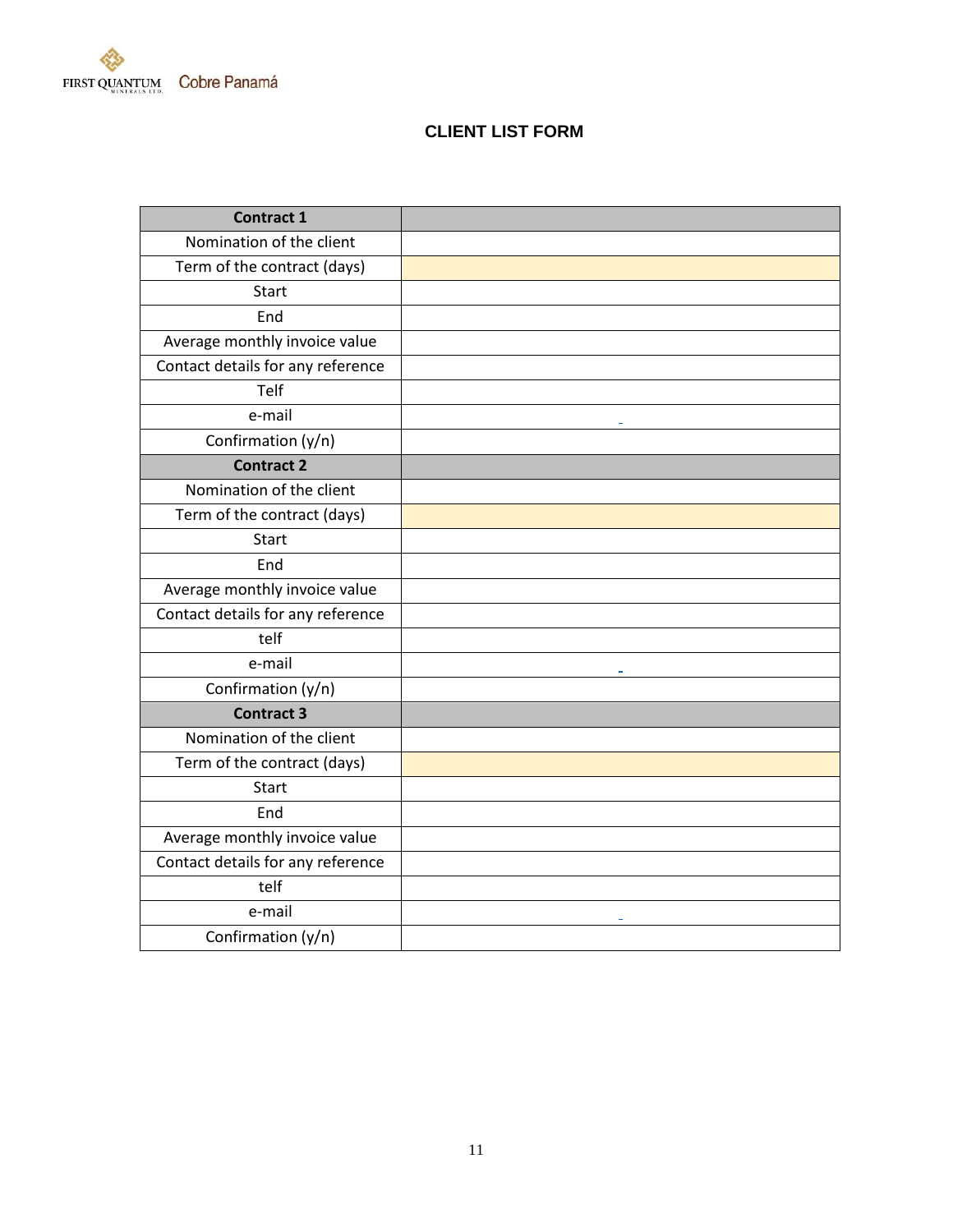

## Labour Relations Questionnaire

Date:

All Suppliers,

Dear Sir,

As part of our continued commitment to compliance with labor standards established in Labor Code and other special labor laws, we carry out this evaluation to monitor good practices in labor relations by our contractors. To allow us to meet our goals, we need the following information for our records.

We look forward to your full cooperation in this matter, along with your prompt response.

Yours faithfully.

First Quantum Mining Limited (Cobre Panama)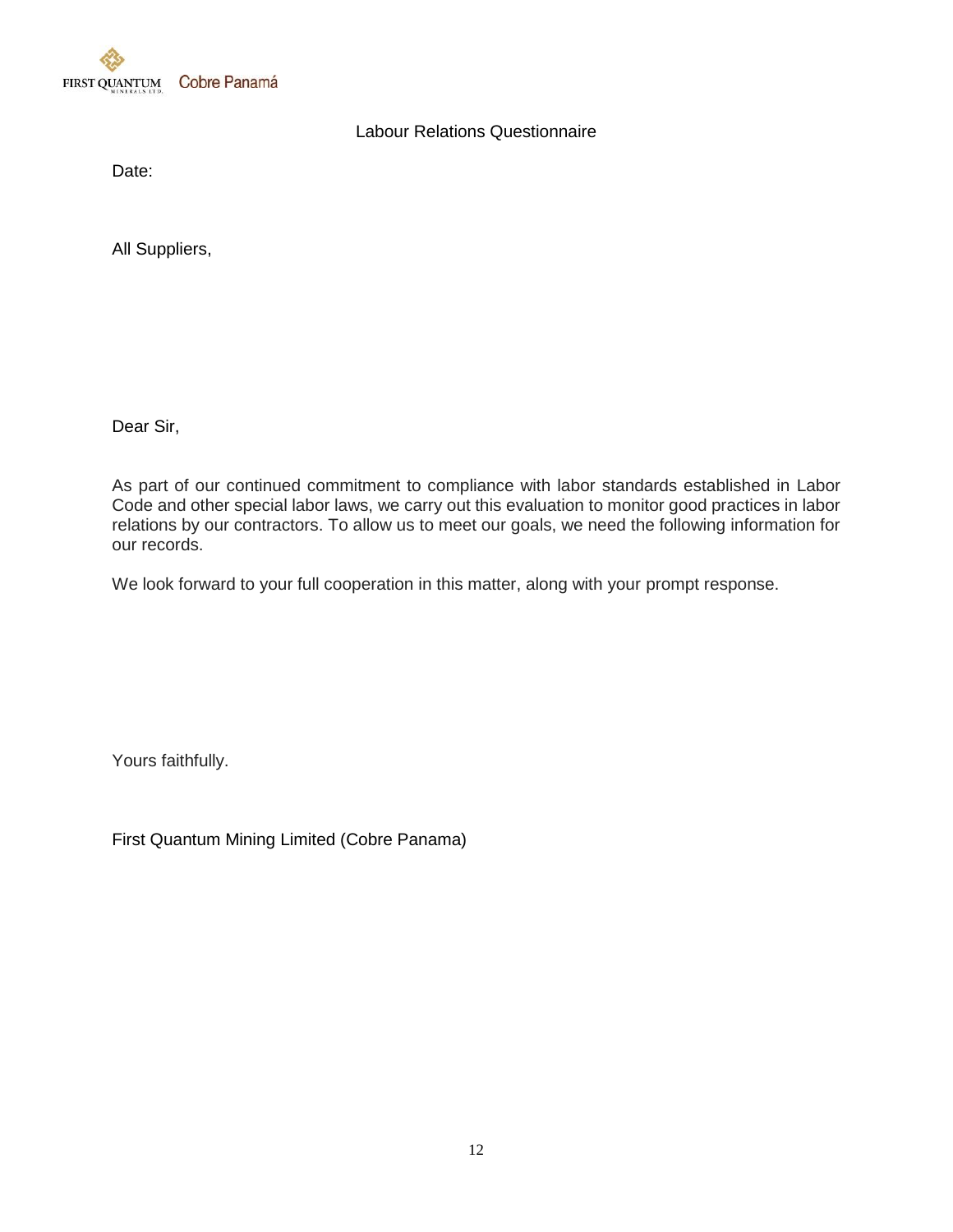

## **CONTRACTORS QUESTIONNAIRE**

## *1. Contractors Details*

| Name of Company:               |  |
|--------------------------------|--|
| Address:                       |  |
|                                |  |
| Telephone No:                  |  |
| e-mail address:                |  |
| Contact Name:                  |  |
| Industry                       |  |
| Affiliated to specific chamber |  |

\*Please provide a copy of the operation notice (aviso de operación) of the Ministry of Commerce and Industries (MICI).

### *2. Workforce*

a. Numbers of workers expected to have hired

Total: \_\_\_\_\_\_\_\_\_\_\_\_\_\_\_\_\_\_\_\_\_\_\_

b. Nationality

Panamanian \_\_\_\_\_\_\_\_\_\_\_\_\_\_\_\_\_\_\_\_\_\_

Foreign \_\_\_\_\_\_\_\_\_\_\_\_\_\_\_\_\_\_\_\_\_\_

- *i.* Declare if the entire foreign workforce has a valid work permit. **Yes/No.**
- c. In a separate document, please send the next information:
	- **List of positions to hire**
	- Salaries to pay
	- **Workers address**

#### d. Type of contract to be use

- Fixed term contract
- Ongoing contract
- Phase completion contract
- e. Legislation to apply in the contracts
	- **Labor Code**  $\blacksquare$  Law 72-1975
	- $\blacksquare$  Law 5-1982
	- $\blacksquare$  Law 13-1982
	- Others in addition (detailed)

f. Will worker stay on site?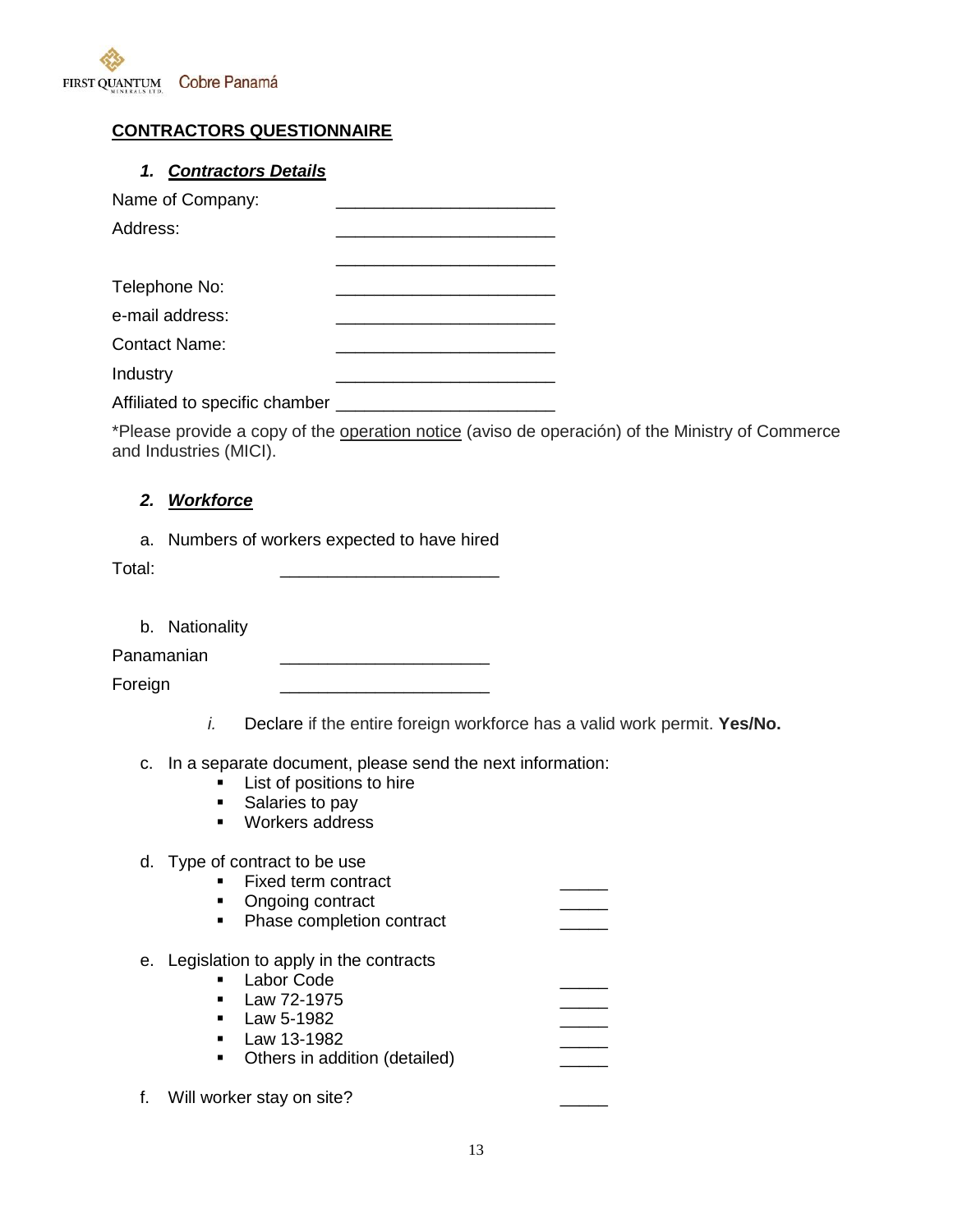

g. Roster to be use by your workers

#### *3. Labour Code standards.*

- a. Declare if workers will receive a salary according or higher than the minimum established by law. **Yes/No.** If the answer to above was **No,** please provide details.
- b. Declare if all workers are affiliated with the social security system. **Yes/No.**
	- *i.* Please provide peace and safety document issued by Social Security Agency (in Spanish: Caja de Seguro Social)
	- *ii.* Please provide copy of last payroll issued by Social Security Agency (in Spanish: Caja de Seguro Social).
- c. Declare if the company has a **severance fund** for its workers **Yes/No.**

#### *4. Collective Labor Relations*

a. Declare if in the company operates any workers union (s). **Yes/No.** If your answer to the above was **Yes**, please provide details.

| Name of Union No. 1. | No. Affiliates. |
|----------------------|-----------------|
|----------------------|-----------------|

| Name of Union No. 2. | No. Affiliates. |
|----------------------|-----------------|
|----------------------|-----------------|

b. Declare if the company has a Collective Labor Agreement. **Yes/No.** If your answer to the above was **Yes**, please provide details.

Period of validity \_\_\_\_\_\_\_\_\_\_\_\_\_\_\_\_ Name of Union: \_\_\_\_\_\_\_\_\_\_\_\_\_\_\_\_\_\_\_\_\_\_

c. Declare if the company currently has collective bargaining in progress directly way or in MITRADEL. **Yes/No.**

If your answer to the above was **Yes**, please provide details.

| Start date of negotiation. | Name of Union: |
|----------------------------|----------------|
|                            |                |

d. Provide the contact of the responsible of Labour Relations or Human Resources in the company.

Name: etc. and the contact:  $\sim$  Contact:  $\sim$  Contact:  $\sim$  2001  $\sim$  2001  $\sim$  2001  $\sim$  2001  $\sim$  2001  $\sim$  2001  $\sim$  2001  $\sim$  2001  $\sim$  2001  $\sim$  2001  $\sim$  2001  $\sim$  2001  $\sim$  2001  $\sim$  2001  $\sim$  2001  $\sim$  2001  $\sim$  2

E-mail: **E-mail:**  $\blacksquare$